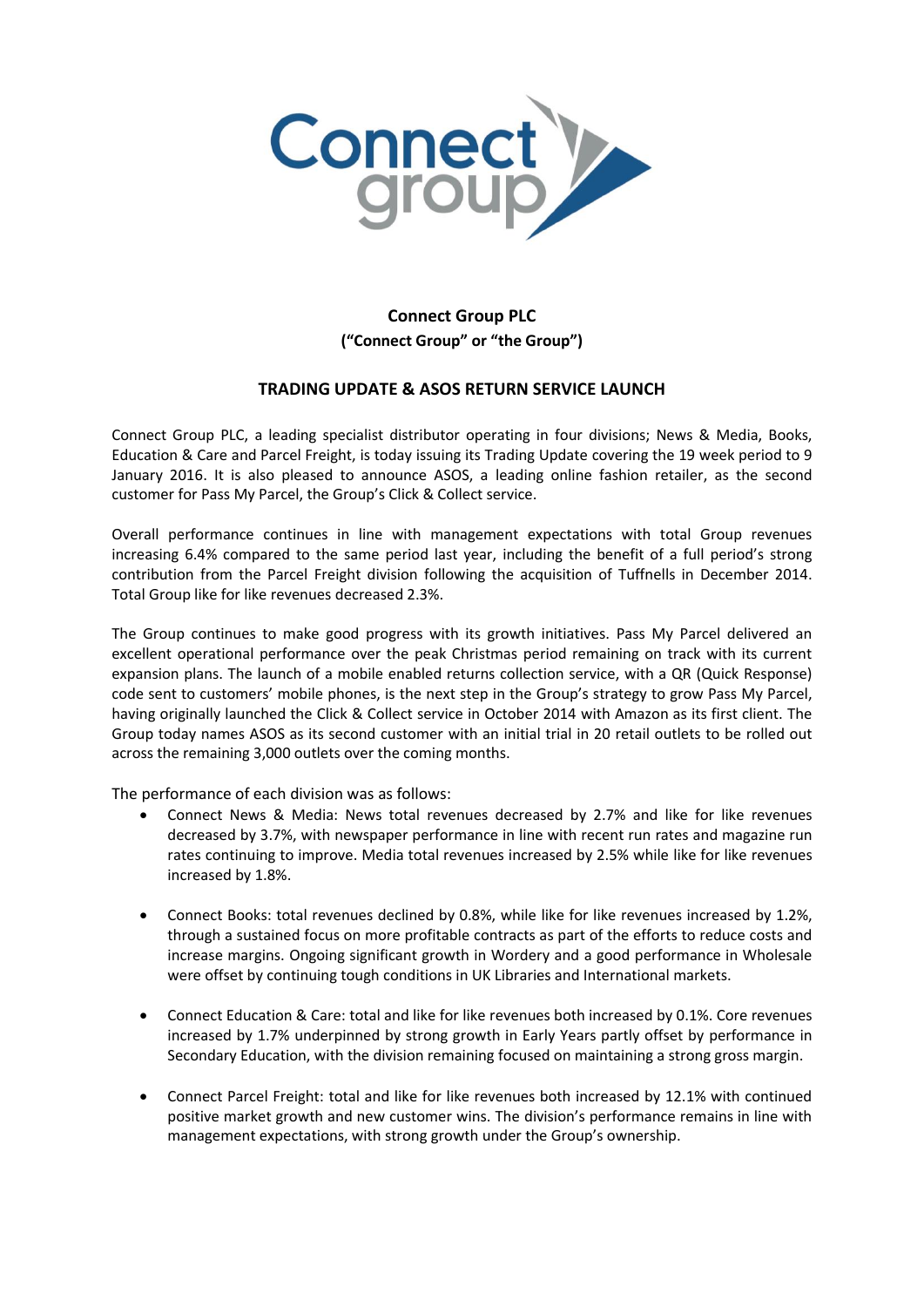There has been no change in the underlying financial condition of the Group since the preliminary financial results announcement on 14 October 2015.

The Group will announce its interim results for the six months ending 29 February 2016 on 19 April 2016.

*Note: The following definitions apply consistently throughout Connect Group PLC results (1) Like for like revenues exclude the impact of gains and losses, including contracts, new business and acquisitions reported in the current or prior year total sales.*